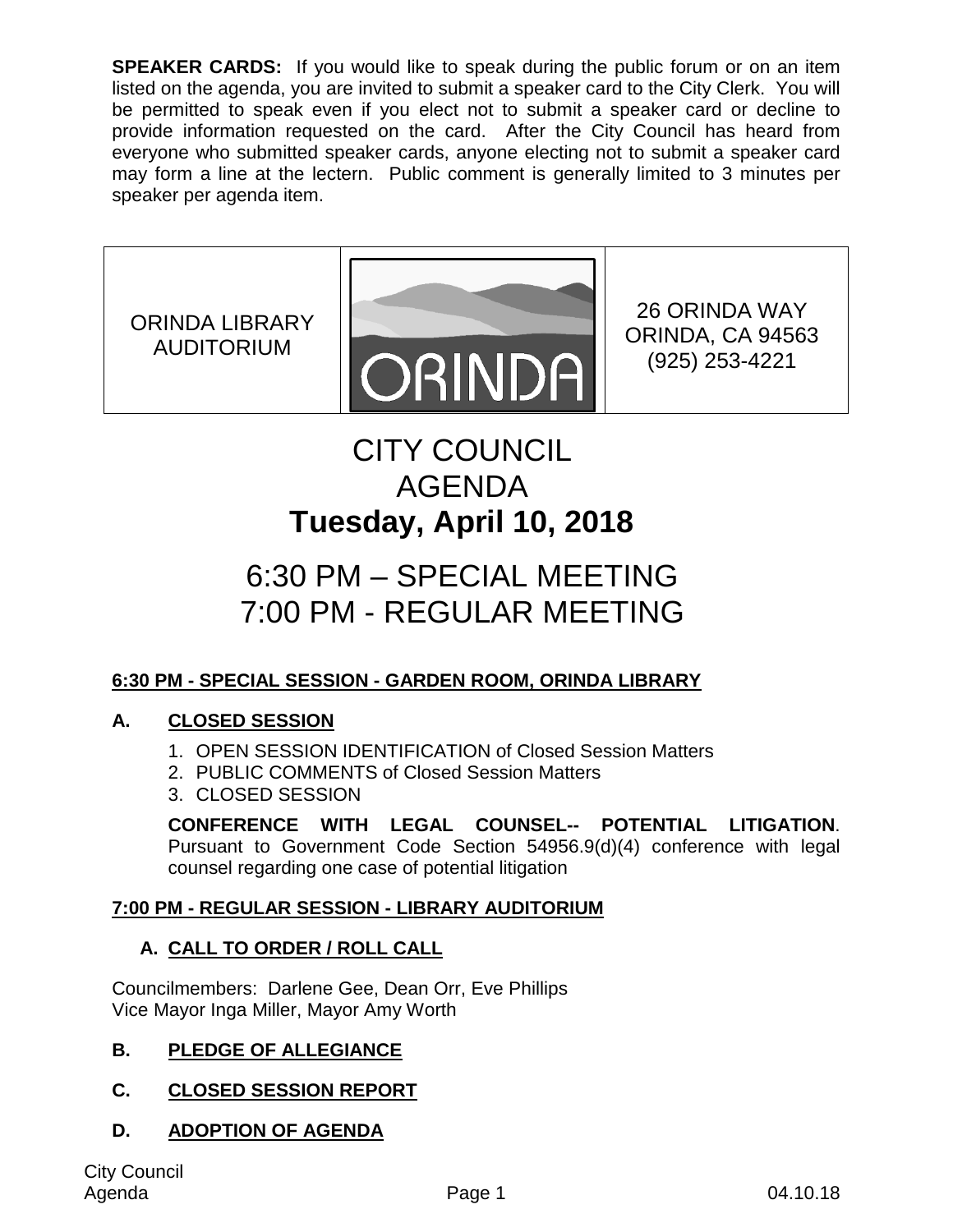The City Council may take action on any item listed on the agenda.

## **E. ITEMS FOR THE GOOD OF THE CITY**

#### **E.1. Proclamation Recognizing the 60th Anniversary of Las Trampas School, Inc.**

#### **F. PUBLIC FORUM**

The public forum provides an opportunity for members of the public to speak on any item within the jurisdiction of the City Council that is not on the agenda. Additionally, a speaker has the option of addressing the Council on an item listed on the agenda, if the speaker will not be present when that agenda item is taken up. When an item is not listed on the agenda, State law prohibits Council discussion or action. Councilmembers may only "briefly respond" to statements made and questions posed. For example, State law allows Councilmembers to ask questions for clarification and provide a reference to staff or other resources for factual information. Additionally, consistent with the "Matters Initiated" rule contained in its Policies and Procedures Manual, the Council may also direct staff to report back and/or place a matter on a future agenda for discussion.

#### **G. CONSENT CALENDAR**

#### **G.1. City Council Minutes**

#### **Recommendation:**

Approve City Council Minutes of:

- a. March 20, 2018 6:55 p.m. Special Meeting
- b. March 20, 2018 7:00 p.m. Regular Meeting

#### **G.2. Monthly Report of Receipts and Disbursements for the Period February 1, 2018 to February 28, 2018 and Summary With Fund Balances as for July 1, 2017 through February 28, 2018**

#### **Recommendation:**

Staff recommends that the City Council receive and file this report of receipts, disbursements, and fund balances for the month of February 2018.

#### **G.3. Adopt Resolution 19-18 to support Proposition 69 and oppose SB1 repeal**

#### **Recommendation:**

Adopt Resolution No. 19-18, Prop 69 Support and Opposition to SB1 Repeal and authorize the City Manager to sign the Sign-up Sheet on behalf of the City.

**G.4. Update of the Repairs and Reaffirming Proclamation of the existence of a Local State of Emergency with Respect to the Drainage Pipe Repair on Camino Pablo Generally in the Vicinity of Wagner Ranch Elementary School**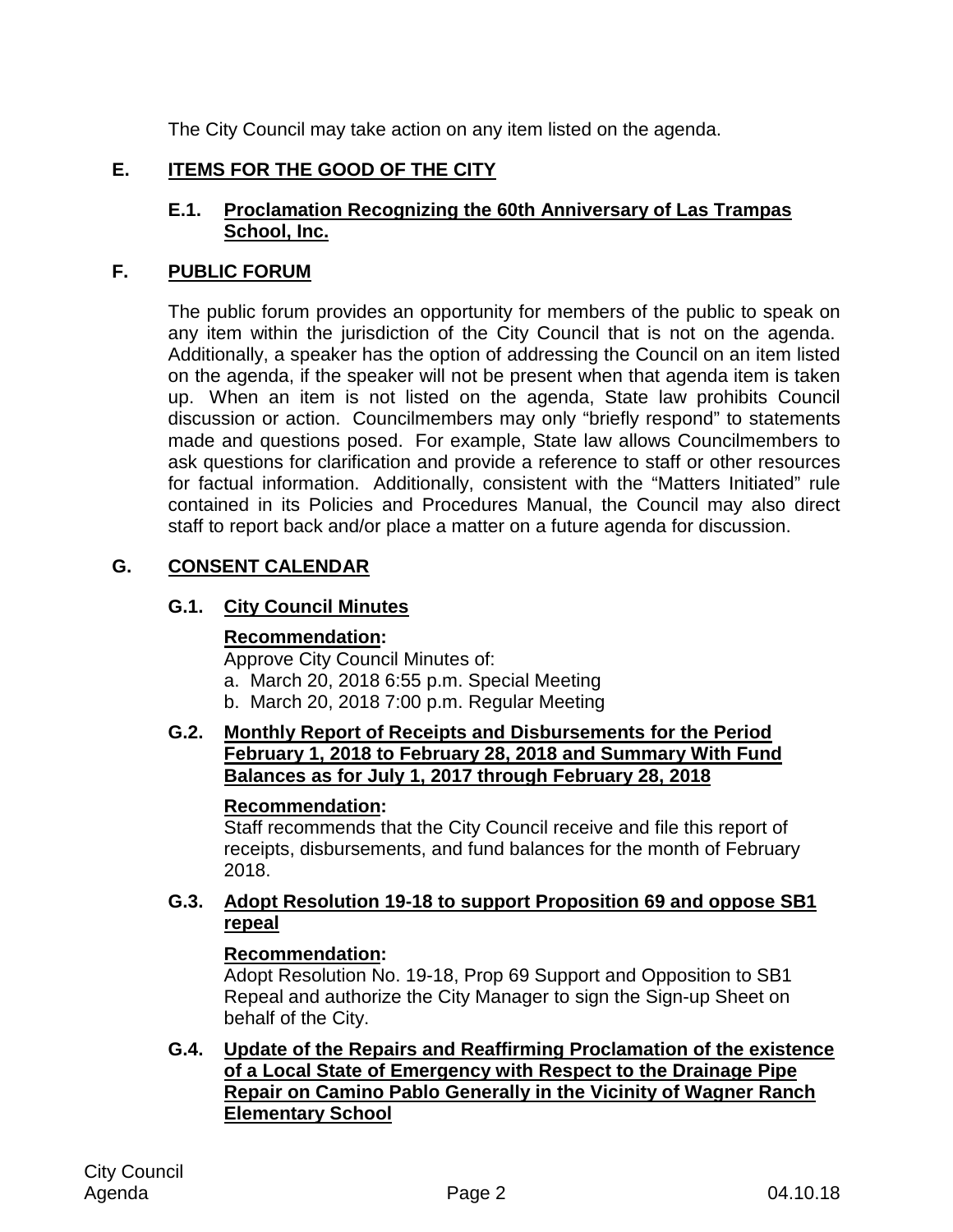## **Recommendation:**

Staff recommends that the City Council review this staff report updating the current status of the repairs being made to the drainage pipe located on Camino Pablo near Wagner Ranch Elementary school, and adopt Resolution 21-18, Reaffirming Emergency Findings of March 20, 2018 that a local state of emergency exists.

#### **G.5. Ordering the Preparation and Filing of a Report for the Fiscal Year Ending 2019 Assessments for the Orinda Street Lighting and Landscaping Assessment District No. 1986-1**

## **Recommendation:**

Adopt Resolution No. 16-18, Ordering the Preparation and Filing of Report for Levy of Annual Assessments for Fiscal Year Ending 2019 for Orinda Street Lighting and Landscaping Assessment District No. 1986-1.

**G.6. Project Acceptance of the BART – Downtown Access Ramp & Lighting Project No. 4096, Authorizing the City Clerk to sign and file the Certificate of Completion with the Contra Costa County Clerk-Recorder, and authorize Contract Amendment No. 1 (between City of Orinda and Park Engineering, Inc.) for Construction Management Services.**

## **Recommendation:**

Staff recommends that the City Council adopt Resolution No. 05-18 Acceptance of Work for the BART - Downtown Access Ramp & Lighting Project No. 4096, authorize the City Clerk to sign and file the Notice of Completion with the Contra Costa County Clerk-Recorder, review Contract Amendment No. 1 (between City of Orinda and Park Engineering, Inc.) for additional construction management services, and authorize the City Manager and City Clerk to execute the contract amendment on behalf of the City, subject to approval as to form by the City Attorney.

#### **G.7. Additional Expenses for Wilder Art and Garden and Surrounding Park Space**

## **Recommendation:**

Staff recommends the City Council 1) Receive the report outlining the details of the additional expenses related to the construction of the Art and Garden center and adjacent park space; 2) Appropriate funds in the amount of \$112,100 from the Community Facility Maintenance Endowment Fund #340; and 3) Authorize City Manager to enter into an agreement not to exceed \$112,100 with the Developer to provide for the payment for additional project expenditures as described in this report

## **H. PUBLIC HEARING**

## **H.1. Ordinance No. 18-06 Animal Control**

# **Recommendation:**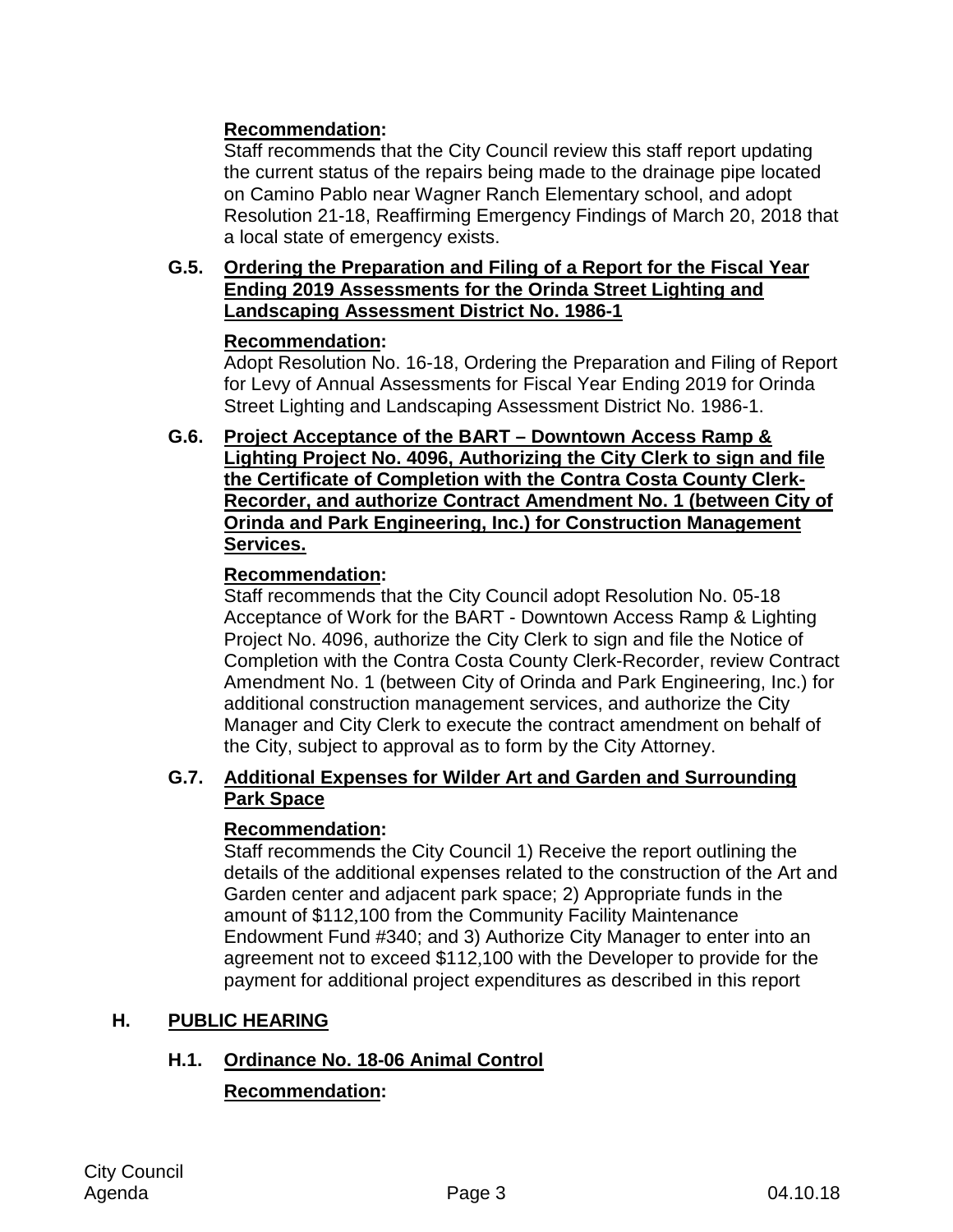Consider adoption Ordinance No. 18-06, waiving second reading, repealing Orinda Municipal Code Title 6 - Animals and Adopting by Reference Contra Costa County Ordinance Code Division 416 - Animals

## **I. POLICY MATTERS**

#### **I.1. Public Information Regarding Upcoming EBMUD Trench Soil Removal from San Pablo Reservoir area with Truck Hauling Route along Camino Pablo and Bear Creek Road**

## **Recommendation:**

Staff is informing the City Council, the Orinda residents, and general public regarding the upcoming EBMUD Trench Soil Removal project and its potential impacts to the pavement surface and local traffic congestion/safety along Bear Creek Road and Camino Pablo. Staff recommends the City Council provide feedback and questions to be forwarded to EBMUD prior to their April 17th project presentation before the City Council.

**I.2. Discussion regarding Private Roads in Orinda, Relevant Maintenance Responsibilities, the City's Policy for Acceptance of Private Streets for City Maintenance, and Potential Options for Responding to Requests by Members of the Public for City Assistance with Private Road Maintenance**

## **Recommendation:**

City Council will receive a report and presentation from City staff on 1) Factors that contributed to current conditions, 2) Types of private roads, 3) Risk factors the City needs to consider, 4) Fiscal concerns, 5) Options for private property owners to finance their street maintenance, 6) Other Items. Staff does not recommend any modifications to the City's existing Private Road Acceptance Policy. This recommendation is based on substantial research and findings that there is currently no viable option under State Law to effectively accept private streets without increasing financial liability and exposure to claims and lawsuits to the City which could significantly impact the City's limited finances.

#### **I.3. Mid-Year Budget Adjustments Including 2nd Quarter General Fund Report Fiscal Year 2017-18 (July 2017 - December 2017)**

## **Recommendation:**

Receive the report and authorize Staff to record the Budget adjustments as described.

## **J. COUNCILMEMBERS' REPORTS**

# **K. CITY MANAGER'S REPORT**

**L. MATTERS INITIATED**

# **M. ADJOURNMENT**